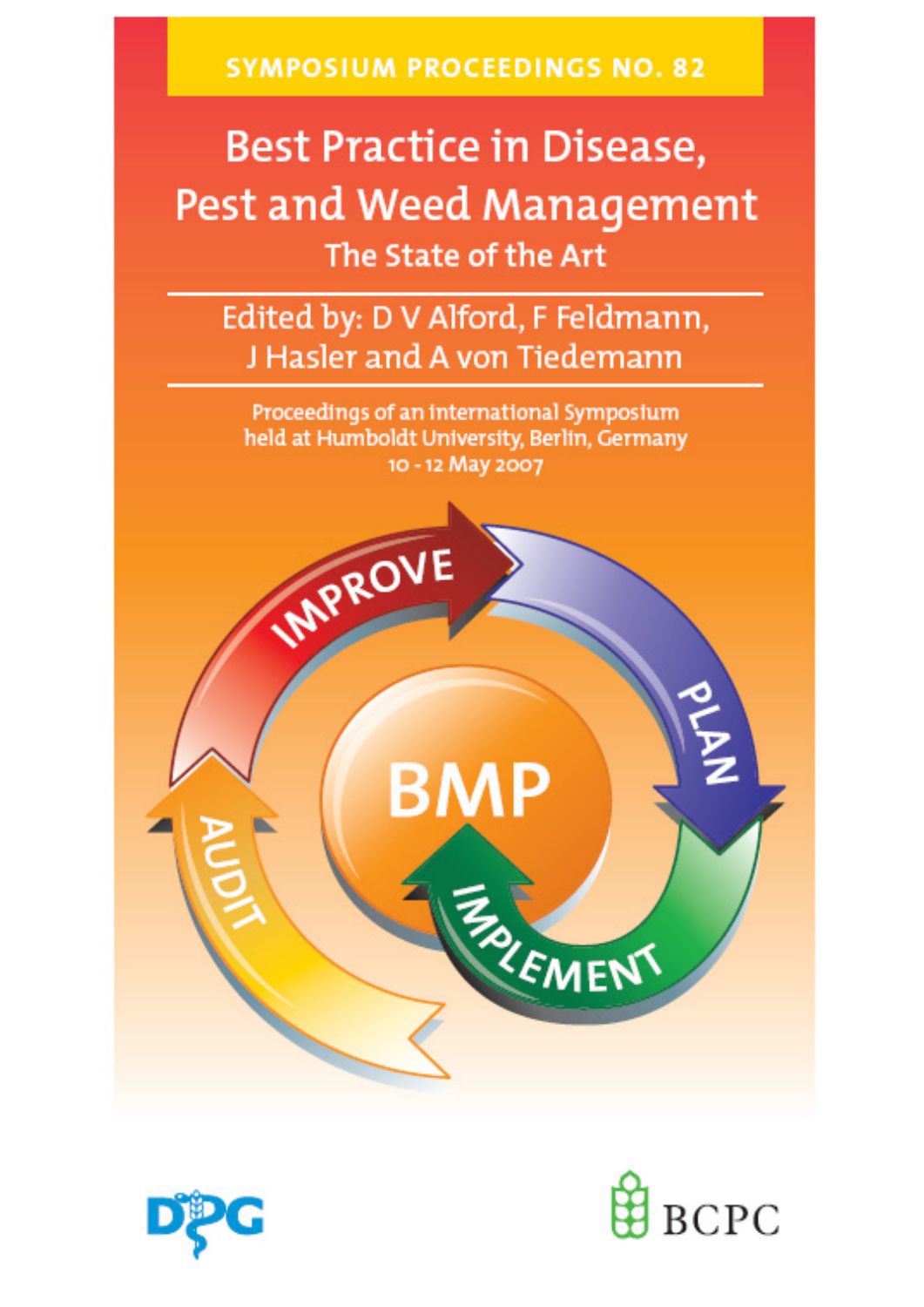#### **Chances of uptake and fate of the explosives TNT and RDX in conifers**

B Schoenmuth, T Scharnhorst, W Pestemer, C Büttner *Humboldt University Berlin, Lentzeallee 55/57, D-14195 Berlin, Germany Email: berndschoenmuth@yahoo.de* 

## **INTRODUCTION**

Former military sites (ammunition plants and military training areas) represent 2.8% (9,997 km²) of the entire German territory (Schröder et al., 2003). Many of these areas are contaminated with residues of explosive specific compounds. Main contaminants are TNT (2,4,6-trinitrotoluene) and RDX (Royal Demolition eXplosive, hexahydro-1,3,5-trinitro-1,3,5 triazine). The hazardous potential, mammalian toxicity, mutagenic and carcinogenic features of explosives are reviewed by Talmage et al. (1999). Most of German former military sites are covered by woodlands dominated by conifers. This causes our hypothesis, if conifer trees may contribute to natural decontamination processes in explosive-polluted soils. Besides tolerance features of conifers to explosives, uptake of explosives by coniferous species are the focus of our investigations.

## **METHODS**

Three-years-old plants of Scots pine (*Pinus sylvestris*) and of a dwarf mutant of Canadian white spruce (*Picea glauca* 'Conica') were first cultivated in 8-cm pots in field soil. After one year of growth in field soil, the trees were transplanted into quartz sand. The 8-cm pots were supplied with glass fibre wicks and placed on 500-ml-glass vessels containing 200 ml of application solution. Using glass fibre application systems the time course of input of water-solved, bioavailable pollutants (TNT, RDX) to the soil/tree system is precisely quantifiable (Schoenmuth & Pestemer, 2004). For uptake studies, uniform ring-labelled 14[C]-TNT and <sup>14</sup>[C]-RDX were permanently applied via glass fibre wicks. After exposition to <sup>14</sup>[C]-TNT and  $14$ <sup>[C]</sup>-RDX overall radioactivity of tree compartments was determined (Biological Oxidizer OX) 500, Zinsser Analytik GmbH, Frankfurt/M, Germany). Extractability of radio-labelled explosives from plant tissues was calculated by radioactivity determination of plant extracts, using a Multipurpose Liquid Scintillation Counter (Beckman Instruments GmbH, Munich, Germany). Radio-labelled extracts were separated by radio thin layer chromatography (TLC). TLC plates were evaluated quantitatively using a Linear TLC Scanner (Bertholdt, Germany).

### **RESULTS AND DISCUSSION**

Evaluating the mass distribution of radio-labelled compounds showned that pines as well as spruces are able to reduce the content of  $^{14}$ [C]-TNT and  $^{14}$ [C]-RDX in soil. Substrates containing conifer plants clearly indicate less explosive equivalents than unplanted variants.

Both TNT and RDX are accumulated in pines and spruces. For TNT, highest concentrations of 14[C]-TNT equivalents (eq) are found in roots. Concentrations up to 308 mg TNTeq kg-1 root